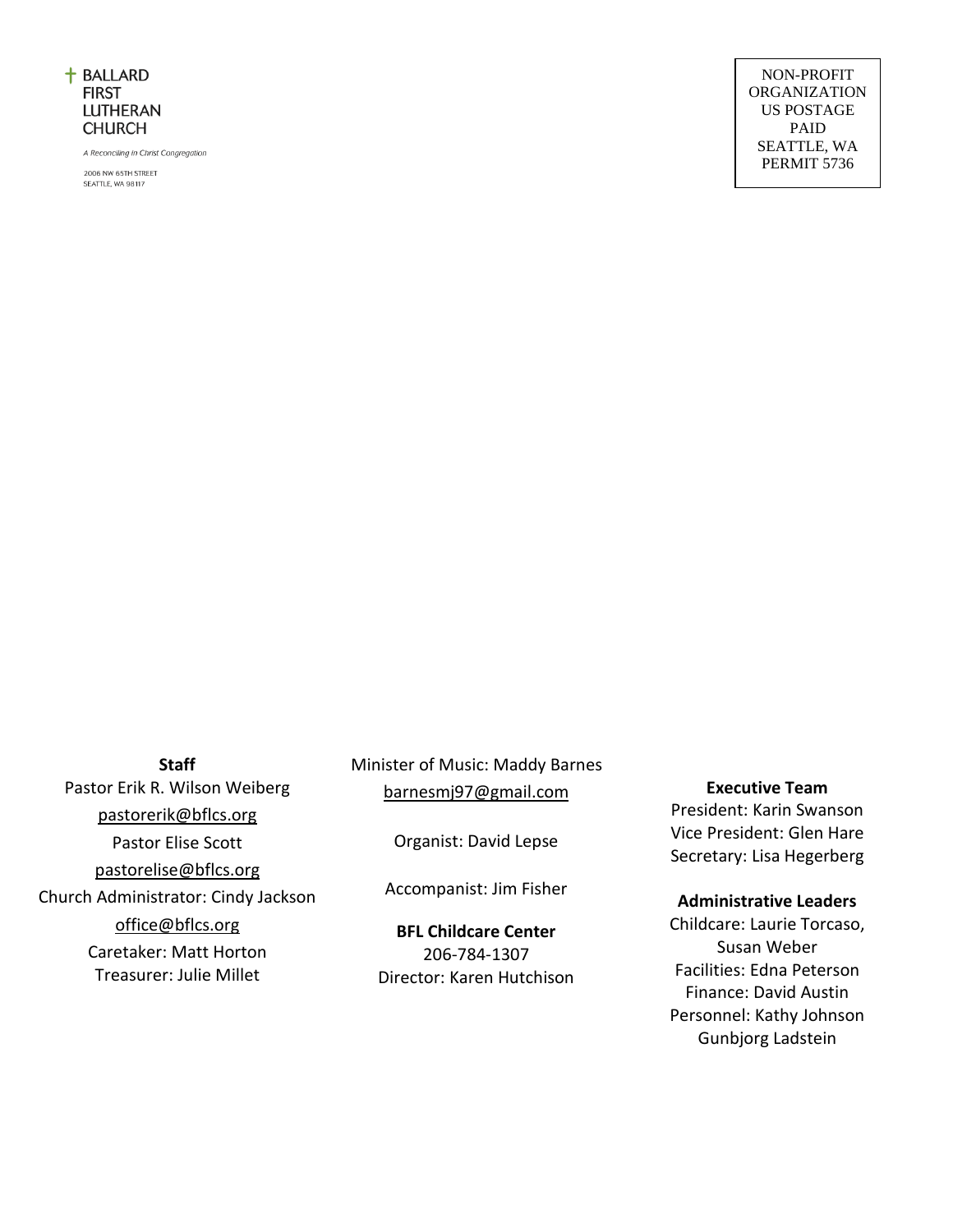# **BALLARD BLESSINGS May/June 2022**

## **BALLARD FIRST LUTHERAN CHURCH**

2006 NW 65th Street, Seattle, WA 98117 . 206.784.1306 . www.bflcs.org . A Reconciling in Christ Community

May 17, 2022

Dear Friends in Christ,

I write you having just returned from Ballard's beloved Syttende Mai parade. And it was like Christmas and Easter and my birthday and the Fourth of July and, yes, Syttende Mai, all wrapped together in a glorious, hopeful package. And do you want to know what made it so special and wonderful? It was the sheer ordinariness of the thing. After these two extraordinarily difficult and isolating years, it was so restorative to discover that the Ballard High School Band would once again kick off the whole shebang. I couldn't help but smile at the familiar sight of (very serious) drill teams and (even more serious) drill instructors watching to make sure that no one step out of line. And another band. Familiar faces. New faces. Troll faces. Princesses of organizations of which I had never heard waving from convertibles (I waved back). Another band. The Norwegian Male Chorus. Children who, three years ago were not old enough to, but now were old enough to stand at the edge of the street so as to scramble for any candy that might be tossed in their direction. Another band. Nordic dancers. An army of elementary school aged unicyclists. Bunads on proud display. And yet another band.

I have neither enough time nor a memory sufficient to the task of describing all of the things that delighted me about the parade. But I can tell you what I loved most. Community. I used to think that the point of a parade was that there was no point to a parade. But I was wrong. The point of a parade is community. It took losing the parade for me to discover the purpose of a parade. Parades exist to celebrate community. And that is reason enough to hold a parade.

It is also the reason we have something called, "Church." The ancient Greek word for community is koinonia. It means, "fellowship." It means "shared experience." In the New Testament, the favored word for "church" is *ekklesia.* It literally means, "*a called-out assembly or congregation."* You can't have church without community. It's in our DNA. One of the main things we do together is "commune."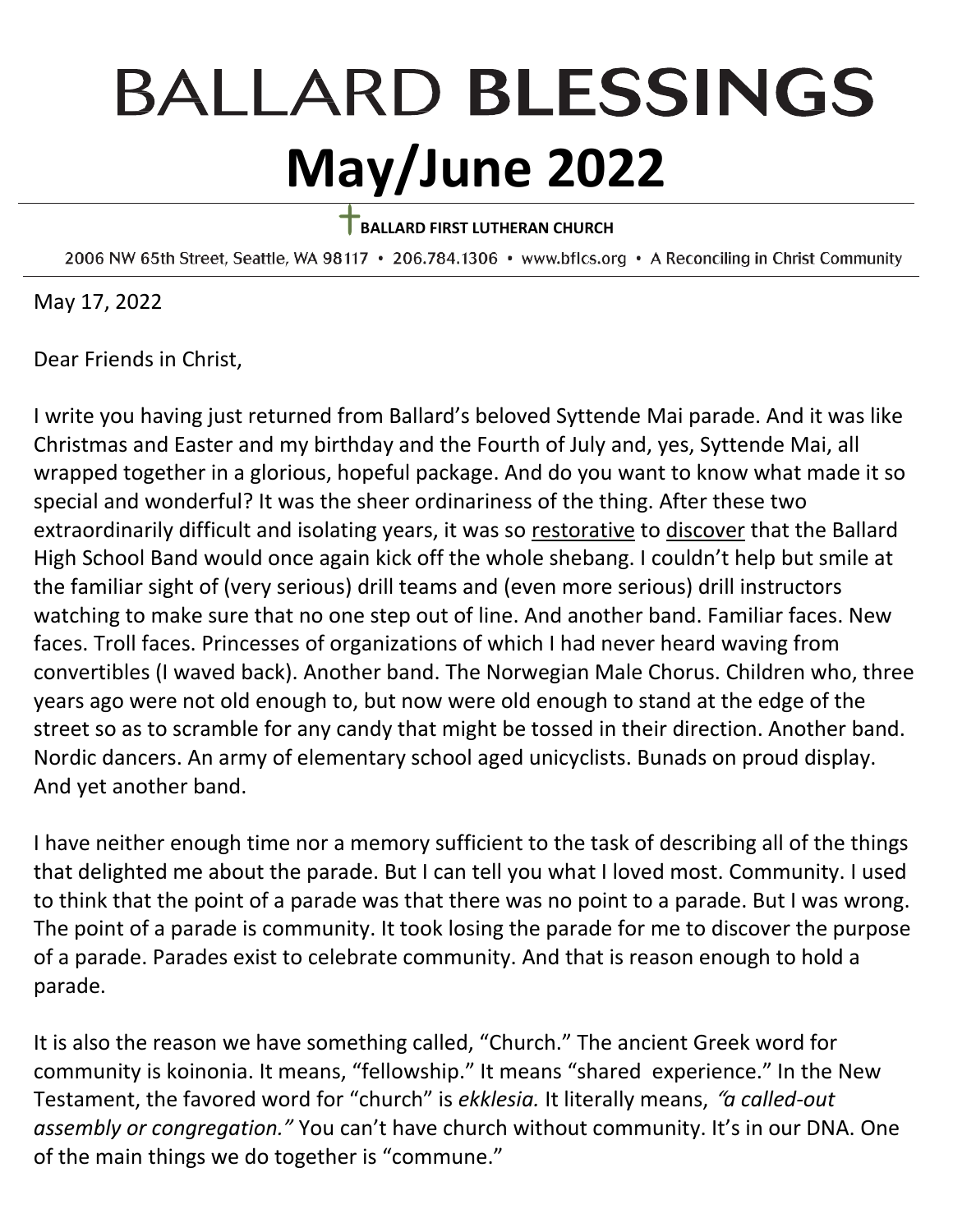Speaking of Communion, we have decided to alter our practices slightly in order to accommodate as many people in our community as we are able. We continue to offer all of the pre-packaged containers of the elements on the West side of the nave with their contents clearly marked. But we also now offer the elements of bread and wine via the common cup on the East side of the nave and served directly by the pastors. Communicants will receive the bread and dip it into the common cup.

We make these changes in the recognition that different members of our community find themselves in different places and with different points of view. But we wish for everyone to feel welcome to commune. After years of covid and all of the losses people have experienced, this feels more important than ever.

As I consider the words, "communion," and "community," I cannot help but be aware that we in the church are part of a "communion of saints," a community that is both eternal and global. It transcends time and place. That means we are a community that does not wish to leave anyone out or forgotten. We *remember.*

In that spirit, I ask a favor. Help us at Ballard First Lutheran remember. Help future members of Ballard First Lutheran learn from our experiences of pandemic. As we seek to assemble our congregation's annual report, we wish to hear from each one of you. Please take some thoughtful moments to write a paragraph about your experiences during the pandemic years. And, we would also love to have a photo if you are able. You may do so on behalf of yourself or your household.

Here are some questions to consider as prompts:

- \* What do you want our congregation to know about your time?
- \* What got you through?
- \* What has been challenging?
- \* What was surprising?
- \* What Bible message has been meaningful to you?

Please email your submission to [office@bflcs.org](mailto:office@bflcs.org) or mail it to:

2006 NW 65th Street Seattle, WA 98117

We would love to receive as many of these as we can and, if possible, by June 3rd.

It is such a gift to be in community with you (part of the band, so to speak).

Pastor Erik W2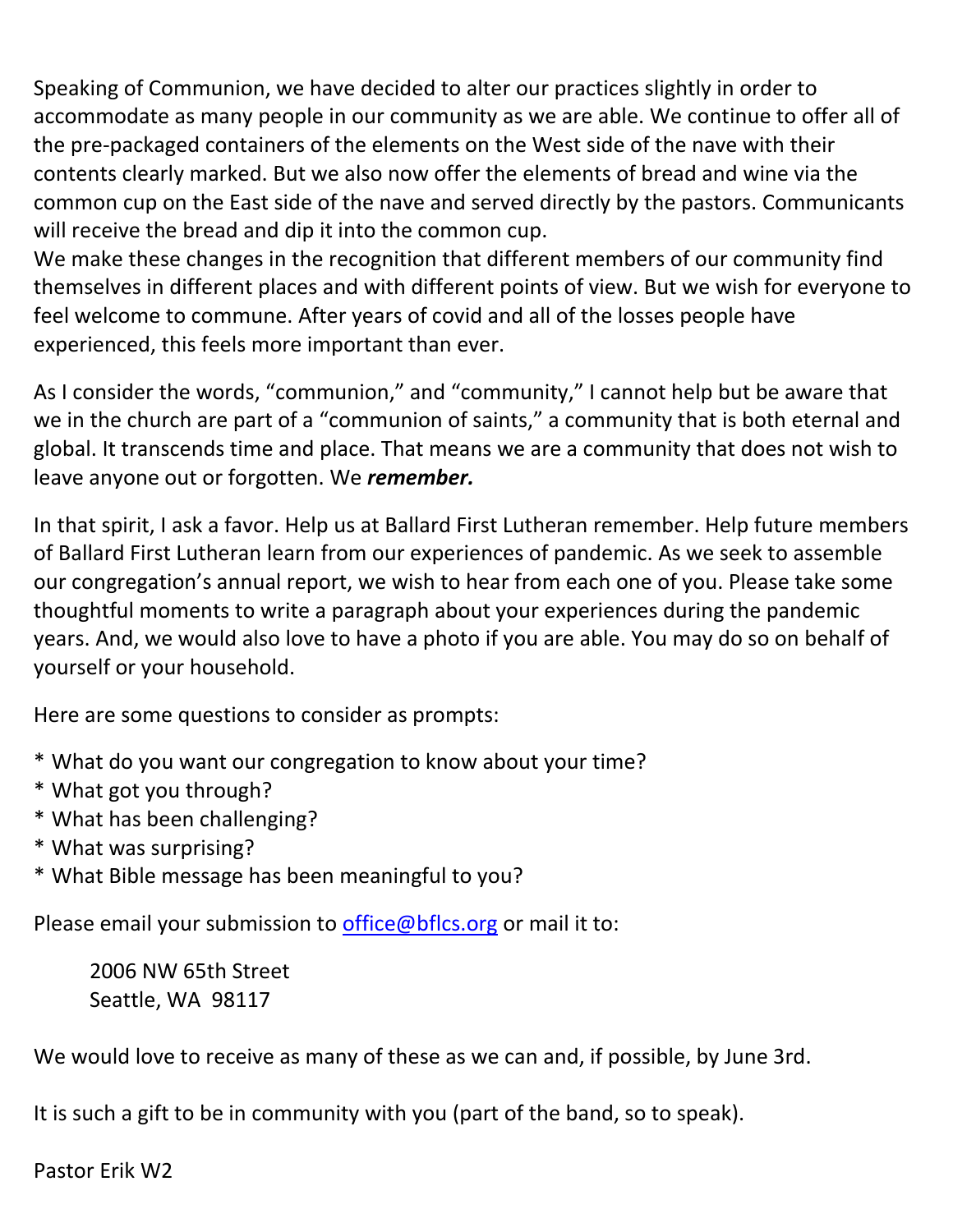#### Hello BFL Folks!

It has been a pleasure residing as the minister of music for Ballard First this year. I feel so lucky to be part of such a familial and warm community.

As summer creeps nearer, I will soon be heading up to the North Woods of Bemidji Minnesota to work at a Norwegian Language immersion camp. While I am so excited to get out there, it also leaves me absent from BFL for the summer, and the church music must go on! We need musicians to perform for Sunday special music slots. Come with voice or instrument, alone or with a friend! If you are interested, please reach out to me at: [Barnesmj.97@gmail.com](mailto:Barnesmj.97@gmail.com) or 206-387-8886 (call/text)

If you like to sing and are looking to find a space, BFL Choir will start back up in the fall and we are always excited to have new members!

Thank you so much for a wonderful year!

Peace, Maddy Barnes

#### BERGSTROM SCHOLARSHIP



The Project Phoenix - LYONS (Lutheran Youth of North Seattle) Board of Directors announces the [Bergstrom Scholarship](https://drive.google.com/file/d/1apTcDL5VKkOuH8Xf4o3mf0uPYKSFHGhv/view?usp=sharing)  [application](https://drive.google.com/file/d/1apTcDL5VKkOuH8Xf4o3mf0uPYKSFHGhv/view?usp=sharing) availability for the graduating high school class of2022. This scholarship was created to honor Shawn and Dinah Bergstrom, who were instrumental in nourishing our cooperative youth ministry program. The scholarship provides

financial support for higher education to youth who have participated in the LYONS (Project Phoenix) organization associated with member congregations.

We encourage all graduating seniors (and last year's seniors who may have taken a gap year) to review and apply for the scholarship. While the individual scholarship amount varies year to year, last year the Board awarded a total of \$18,000 to six seniors. Best wishes and good luck to all students and their families as they prepare for graduation and new horizons. Godspeed to all.

The LYONS (Project Phoenix) Board of Directors Jeff Powers (president) & Chris Bloomquist - Ballard First Lutheran; Kirsten Erickson - Queen Anne Lutheran; Brian Rulifson & Brandon Hardenbrook - St John United Lutheran

Contact the office for information and the application form.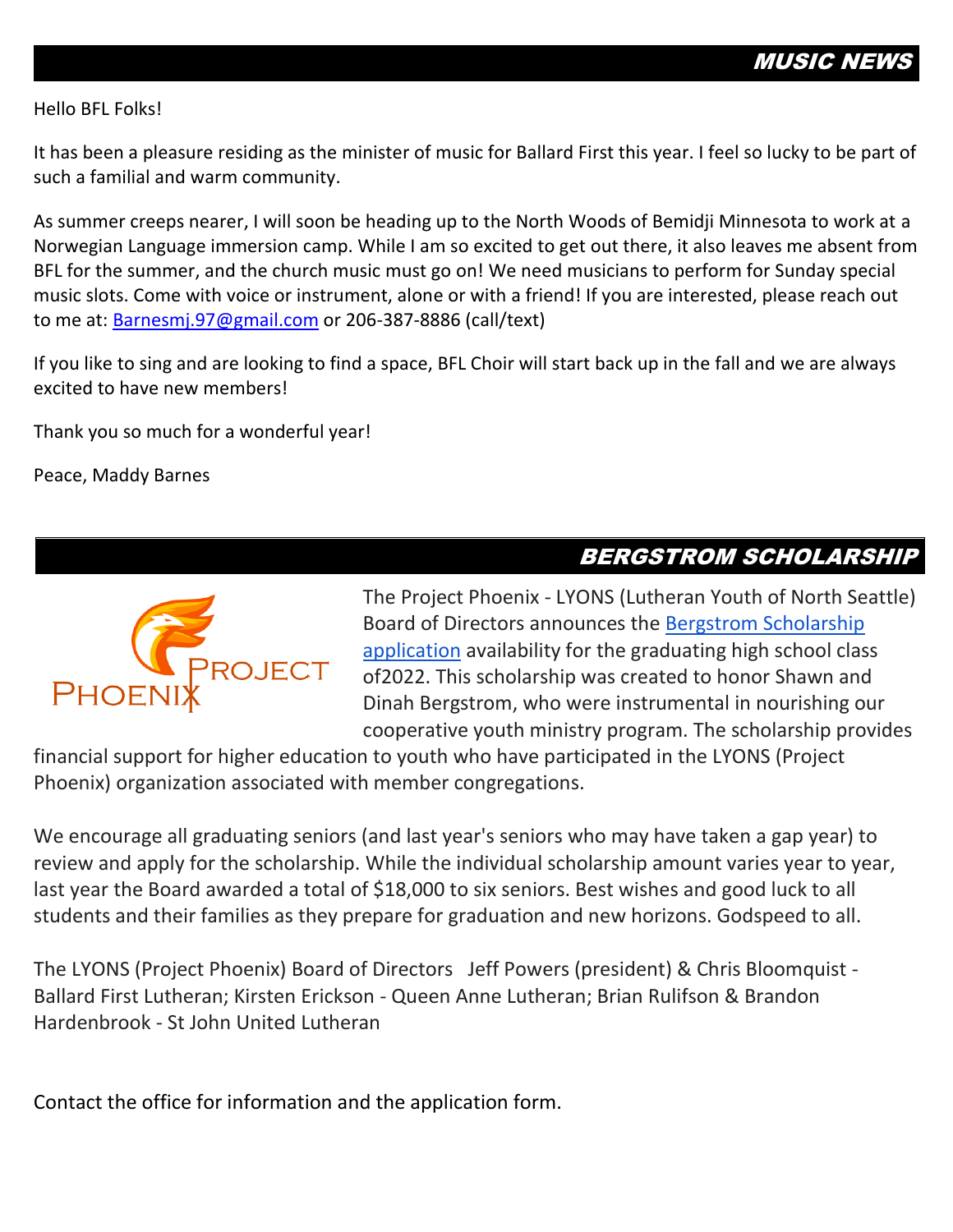#### **MAY MEETING NOTES**

The BFL Council met Tuesday, May 10. Full minutes will be posted in Haavik Hall. Here's a summary of what went down:

**Covid protocols** - We're recommending that masks are "optional and encouraged" during church activities, that social distancing is optimal when possible, and that all groups using the church can serve food in accordance with health department regulations. Also look for updates to the service of Holy Communion as the pastors begin offering a choice of communion by intinction, or prepackaged individual communion servings.

**Endowment Committee** - The Endowment Committee met and decided to allocate \$25,473 for 2022. This amount includes tuition assistance of \$3,000 to a church member attending a Lutheran college; \$13,000 for facilities needs at BFL; \$3,000 to the Sunday dinners program; and \$4,473 to Lutheran World Relief.

**Nominations** - At recent meetings, Chris Bloomquist was appointed to serve on the LYONS/Project Phoenix board, and Sue Haugen was appointed to serve on the Childcare Board.

**Finance Committee** - Total income has been running slightly ahead of budget, at 103% through April. Our adopted budget predicted a deficit, and income does not yet cover the deficit.

**The Our Life Together team** has scheduled and signed up hosts for three coffee hours on May 22, and in June and July. The May coffee hour will be held in the Cross and Crown Room. On sunny Sundays, we hope to brew a pot or two and invite folks to stay to socialize in the courtyard.

So much coffee news! **The Facilities Committee** is looking into options for replacing the brewers in the lower level kitchen. Also, cheers to caretaker Matt for the nice finish work on the new baseboards in Haavik Hall.

**The Church and Community team** is seeking a cook/coordinator for the once-monthly BFL dinner offering. A detailed job description will be posted on Facebook. Non-BFL members are welcome to join or lead this important ministry.

**The Childcare** has been holding a silent auction during the month of May, with weekly theme categories. Come to the May 22 Coffee Hour to bid on items!

Our next meeting will be Tuesday, June 14, at 6:30 p.m. in Haavik Hall. All are welcome to attend!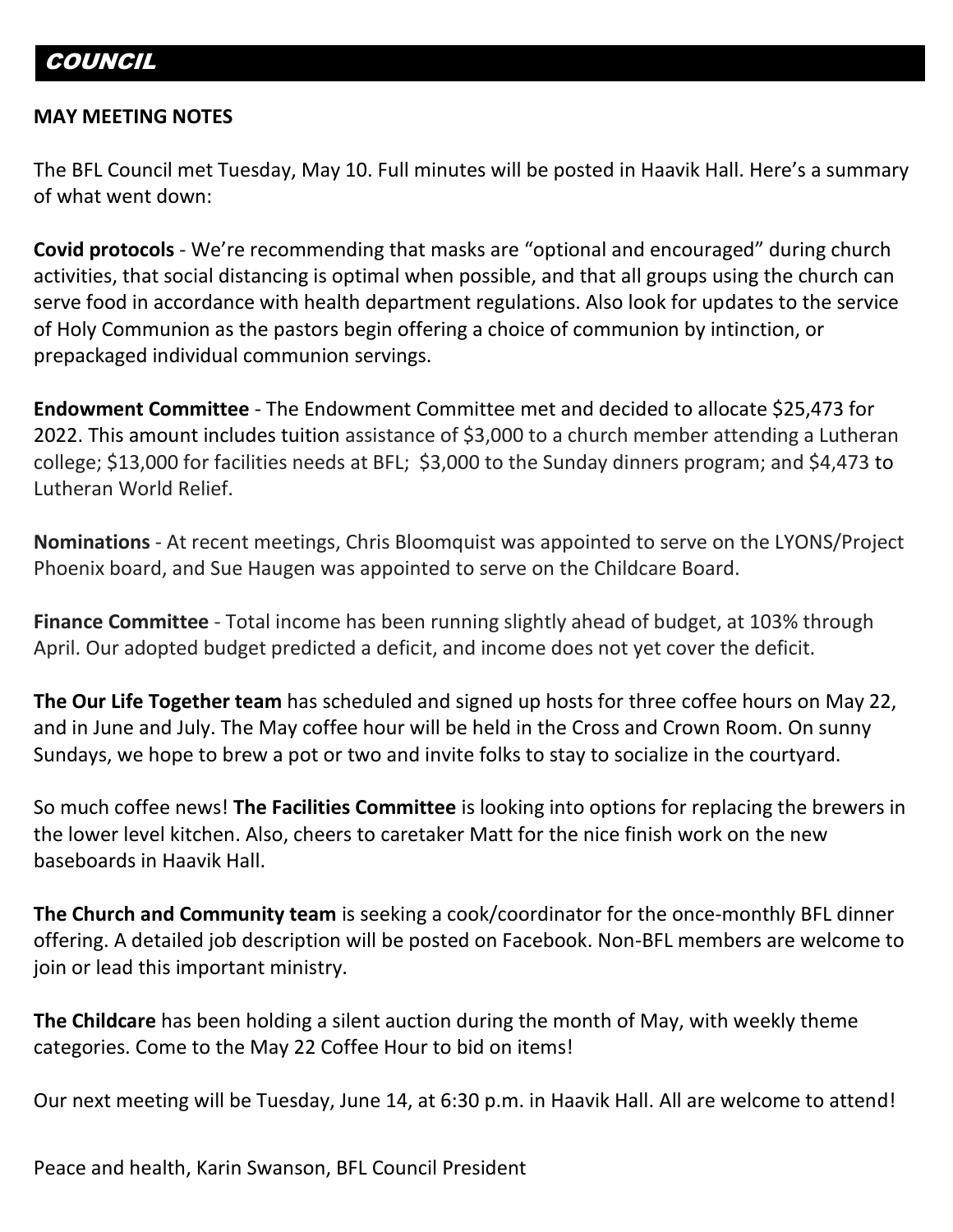PRAYE

#### *For those with health concerns . . .*

Charli Boreson Liv Frolli Terry Halbakken,. Cory Johnson, Mr. Kim, John Lennartson Ann Maki

Kevin Host, Rob Howard Ian McKee Larry Orme Sharon Raye

*For those who have died and for their families . . .*

Joseph Colette, Anna Olsoy Minda Unseth Kirsten Wenstone

#### *For those who are suffering – the people of Ukraine . . .*

WORSHII

Now that life has begun to get back to "normal," we invite people to assist in worship by serving as lectors. Lectors read the lessons each Sunday. If you are interested or would like to recommit to serving in this way, please contact Beth Orme at [baorme@me.com](mailto:baorme@me.com) or 206-228-3115.

## **MEMORIAL SERVICE FOR BERNICE ELLISON**

Saturday, June 25th at 11:00 a.m.

In person at Ballard First Lutheran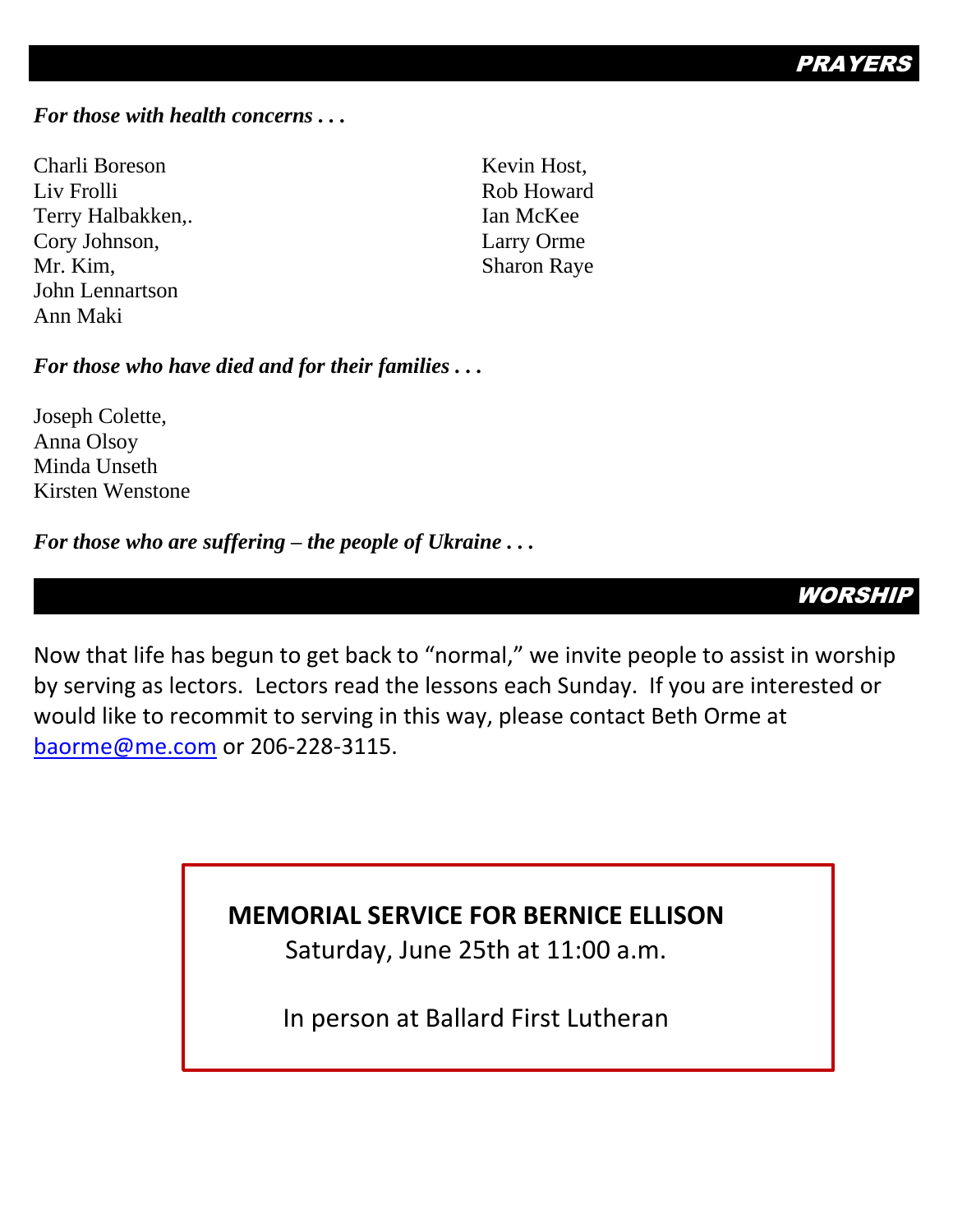## COFFEE HOUR



Have you been missing connecting with one another over a cup of coffee and treats? We will resume after worship coffee hours once a month, for the time being. We will gather in the Cross and Crown Room, downstairs to enjoy coffee, food and conversation.

May 22 June 19 July 17.

We have hosts for these dates, thank you to Joan, Kim, Maris family, Jan, Tina and Elaine!

There are prepackaged goodies already purchased that can be used. You may also choose to turn in your receipts to the office for reimbursement. We welcome any and all participants!

If you are interested in hosting a coffee hour, feel free to contact Robyn Middleton, 206 782-0544.

## BALLARD SUNDAY DINNER

#### **SUNDAY DINNER VOLUNTEERS!**

Our beloved Sunday dinner program is looking to add new people to our roster of volunteers! Although we provide the meal monthly on the 4th Sunday, you can choose how often you want to volunteer (monthly, quarterly, or even on an as needed basis! Volunteer shifts include:

2:30 to 5:30 pm - Meal Prep 4:15 to 6:30 pm - Set-up and Serving 5:00 to 6:00 pm - Trash Monitor 5:00 to 6:30 pm - Clean-up

Please contact the church office at [office@bflcs.org](mailto:office@bflcs.org) if you would like to be added to the roster of volunteers so that this important meal ministry may continue to flourish!

#### LET THERE BE LIGHT

Many thanks to Ray Gooch for replacing the lights in Haavik Hall with LED bulbs. This gift of his expertise and time shines!

Also, Haavik Hall has new bright color on the walls – thanks to Matt Horton!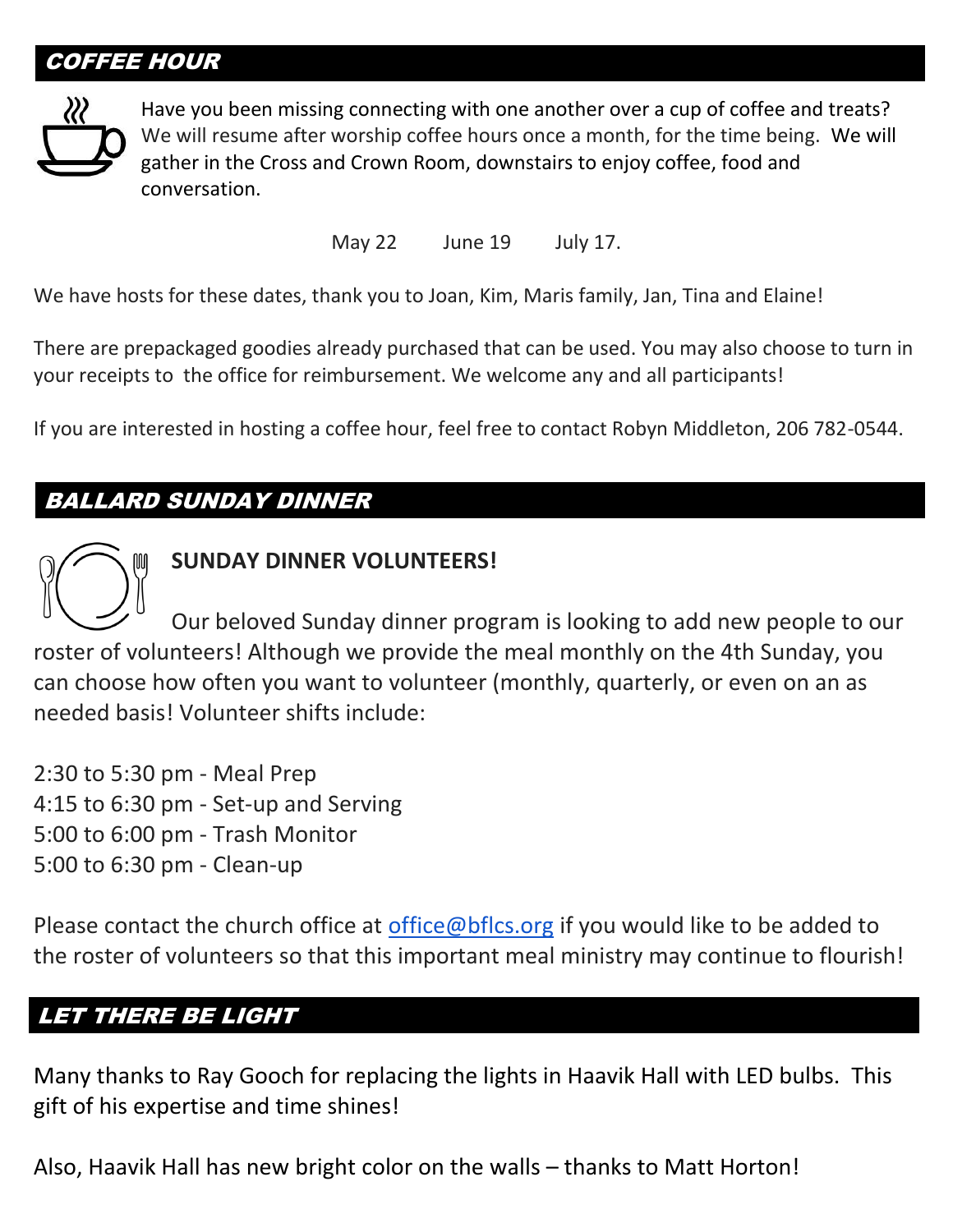#### **APRIL, 2022 FINANCIAL REPORT - GENERAL FUND**

|                                       | April Actual | <b>April Budget</b> | Year To Date<br>Actual | Year To Date<br><b>Budget</b> | Year To Date<br>Variance |
|---------------------------------------|--------------|---------------------|------------------------|-------------------------------|--------------------------|
| Envelope/Loose                        |              |                     |                        |                               |                          |
| Giving                                | \$26,668.95  | \$23,091.67         | \$102,121.45           | \$92,366.68                   | \$9,754.77               |
| Other Income                          | \$7,733.09   | \$9,445.24          | \$25,208.58            | \$31,030.96                   | (\$5,822.38)             |
| <b>Total Income</b>                   | \$34,402.04  | \$32,536.91         | \$127,330.03           | \$123,397.64                  | \$3,932.39               |
| <b>Expenses</b>                       | \$35,450.73  | \$42,040.37         | \$150,656.89           | \$176,064.59                  | (\$25,407.70)            |
| Surplus / (Loss)                      | (\$1,048.69) | ( \$9,503.46)       | (\$23,326.86)          | (\$52,666.95)                 | \$29,340.09              |
| <b>Cash Balance</b><br><b>Savings</b> | \$51,402.34  |                     |                        |                               |                          |
| <b>Balance</b>                        | \$265,720.61 |                     |                        |                               |                          |

Each month this report will show income and expenses for both the current month and year to date. In addition, the last column shows the variance (actual - budget). We are also reporting our current General Fund balance. We hope this helps you to better understand our overall financial situation. If you have any questions of feedback please contact your Finance Committee members.

## I CARE FOR MAY – LUTHERAN CAMPUS MINISTRY

I CARE SUNDAY will be May 22<sup>nd</sup> in support of Lutheran Campus Ministry. ELCA Campus Ministry is a Lutheran ministry for all students, faculty, staff, and others on more than 180 state and private colleges and universities - with cooperating congregations in campus ministry at an additional 400 campuses nationwide. The two on our Synod are the University of Washington and Western Washington University. You can also send a check with I CARE designated in the memo line, or go to [www.bflcs.org/give.html](http://www.bflcs.org/give.html) to give online - just make sure to put the amount on the I CARE line.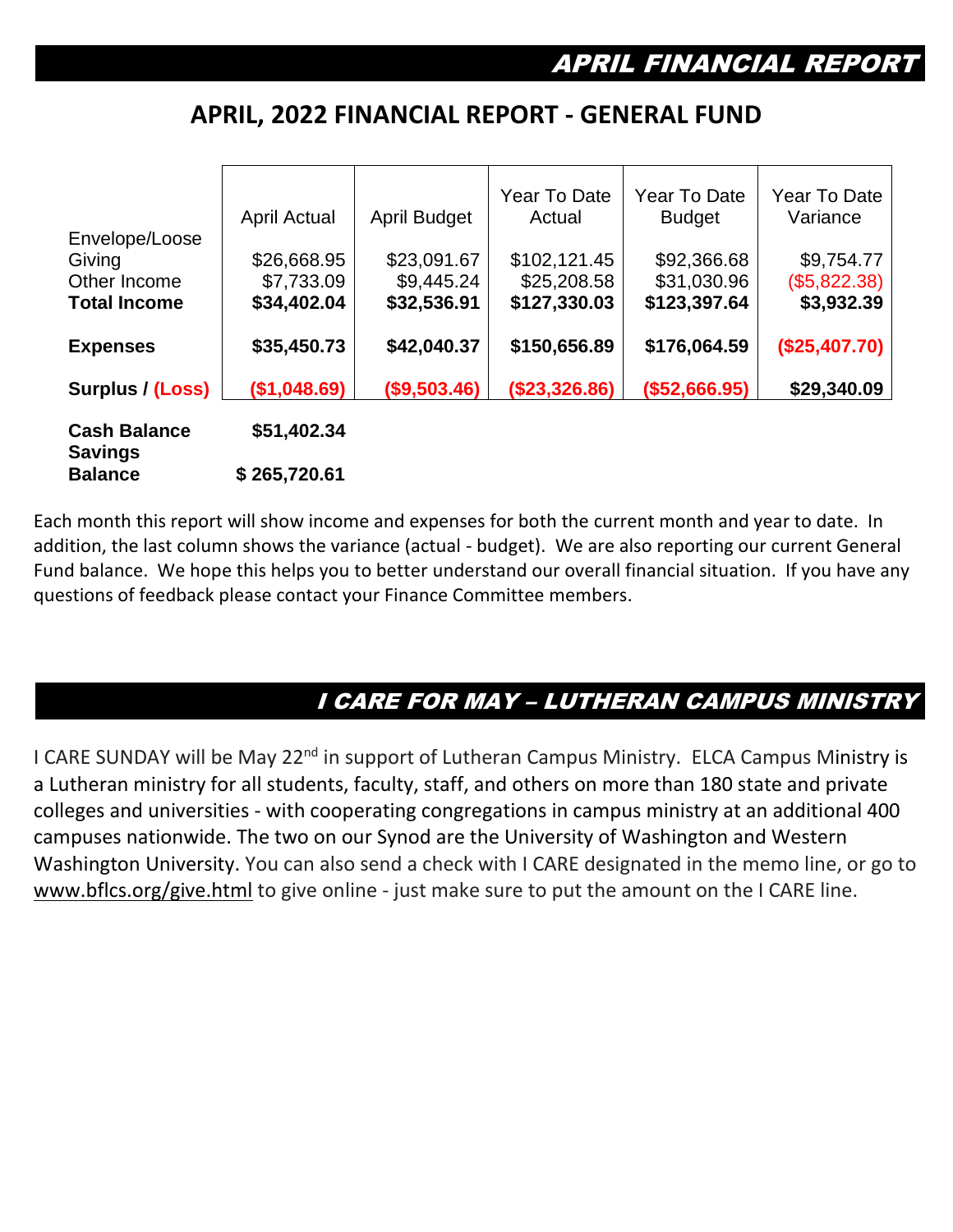#### SUMMER ACTIVITIES



**SAVE THE DATE! BFL ANNUAL S'MORES NIGHT** to kick-off summer will be held on Tuesday, June 21, 2022 from 6 to 8 pm in the BFL courtyard! S'mores and all their fixings will be provided and the playground will be open for children! All ages are welcome for what is sure to be a funfilled evening!

**IN-PERSON, OUTDOOR SUNDAY SCHOOL FOR AGES 2 TO 6TH GRADE** once a month during the summer! Join us on June 5th, July 10th, and August 7th for outdoor, inperson Sunday School in the BFL courtyard from 9:15 am to 9:45 am! On each of these Sundays, we will hear a Bible story and have an arts and crafts activity! We hope to see you on one or all of these Sundays!

#### BALLARD FIRST FRIDAY



By popular demand!

Join us for the first Ballard First Friday on June 3rd at SAZÓN KITCHEN at 7301 15th Ave NW. We will meet at 5 pm. Join us for a Dutch treat dinner and fun fellowship!

## EMPLOYMENT OPPORTUNITY

**IMMANUAL COMMUNITY IS HIRING!!** Come join the ICS team and serve our neighbors experiencing hunger and homelessnes in downtown Seattle. Immanuel Community Services (ICS) cares for the most vulnerable in our community through four programs: food bank, clean & sober homeless shelter for men in intensive outpatient treatment, meal program and hygiene/day center for the homeless. We have two open full-time positions:

- **Food Services Coordinator** to oversee the food bank, home deliveries and meal program
- •**Development & Communications Coordinator** working on fundraising and communications for organization.

For more information, see the ICS website at [https://www.icsseattle.org/about/employment](https://www.icsseattle.org/about/employment-opportunities/)[opportunities/](https://www.icsseattle.org/about/employment-opportunities/) or email Shawna McMahon at [jobs@icsseattle.org](mailto:director@icsseattle.org)